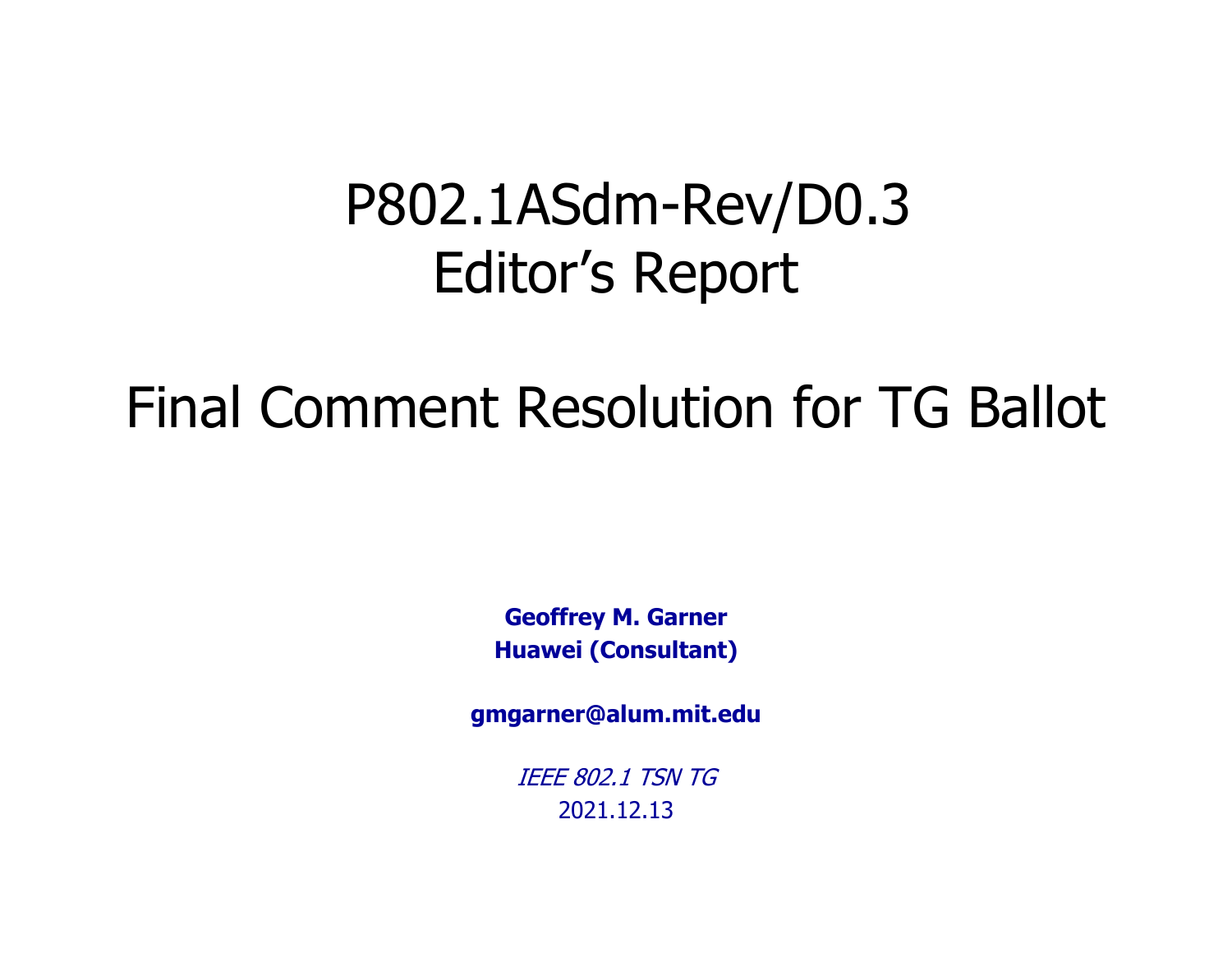#### **Ballot Statistics**

|                                                                               | <b>Category</b>                         | <b>All respondents</b>                      |         |
|-------------------------------------------------------------------------------|-----------------------------------------|---------------------------------------------|---------|
| $\Box$ Thanks to<br>who<br>reviewed th<br>document<br>and<br><b>commented</b> |                                         | <b>Total</b>                                | Percent |
|                                                                               | Yes (voters)                            | 10                                          | 62.50   |
|                                                                               | No (voters)                             | 6                                           | 37.50   |
|                                                                               | Voting Yes or No                        | 16                                          | 100     |
|                                                                               | <b>Abstain Time</b>                     | 5                                           |         |
|                                                                               | <b>Abstain Expertise</b>                | $\overline{7}$                              |         |
|                                                                               | <b>Abstain Total</b>                    | 12                                          | 37.5    |
|                                                                               | Respondents (who are<br>voting members) | 28                                          | 36.36   |
|                                                                               | <b>Voting Members</b>                   | 77                                          | 100     |
|                                                                               | Non-voting member<br>commenters         | 4 (1 yes, 2 no, 1 abstain<br>with comments) |         |
|                                                                               | <b>Number of Commenters</b>             | 9                                           |         |
|                                                                               | <b>Number of Comments</b>               | 121                                         |         |
|                                                                               | <b>TR</b>                               | 61                                          |         |
|                                                                               | T                                       | 8                                           |         |
|                                                                               | ER                                      | 32                                          |         |
|                                                                               | Ε                                       | 20                                          |         |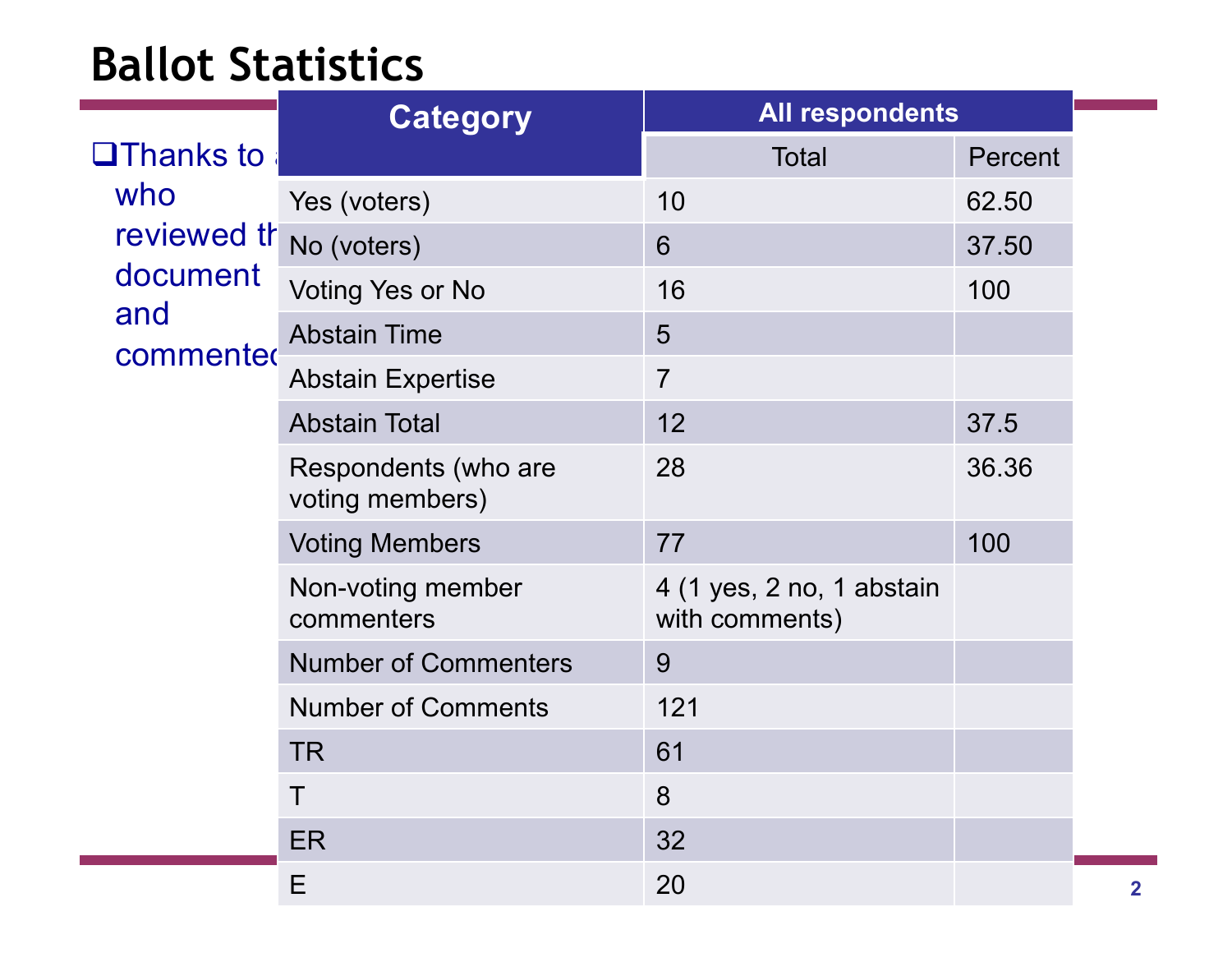- $\Box$ In what follows, grouped comments are shown together in parentheses
- $\Box$ Editorial Comments (Category E or ER) that are, in the judgement of the editor, trivial (43 comments)
	- •All the following comments will be accepted or accepted in principle, and will not be discussed unless someone indicates a desire to discuss them (they will be left in proposed mode for an adequate time period for participants to review them)
		- •1, 2, 3, (7, 104), (15, 93, 94, 96, 110, 111, 118, 119), 16, (17, 103, 113), 21, 22, 23, 29, 30, 39, 63, 66, 67, 68, 69, 70, 80, (84, 85), 89, (91, 101), 97, 99, 107, 112, 114, 117, (120, 31)
- $\square$ The comments on the following pages will be discussed.
	- §Note that many of the ones marked E or ER are nontrivial and must be discussed in detail (even though they are marked E or ER)
	- §Note that the listed topics are not necessarily full descriptions of the comments; they are mainly to aid the editor in the comment resolution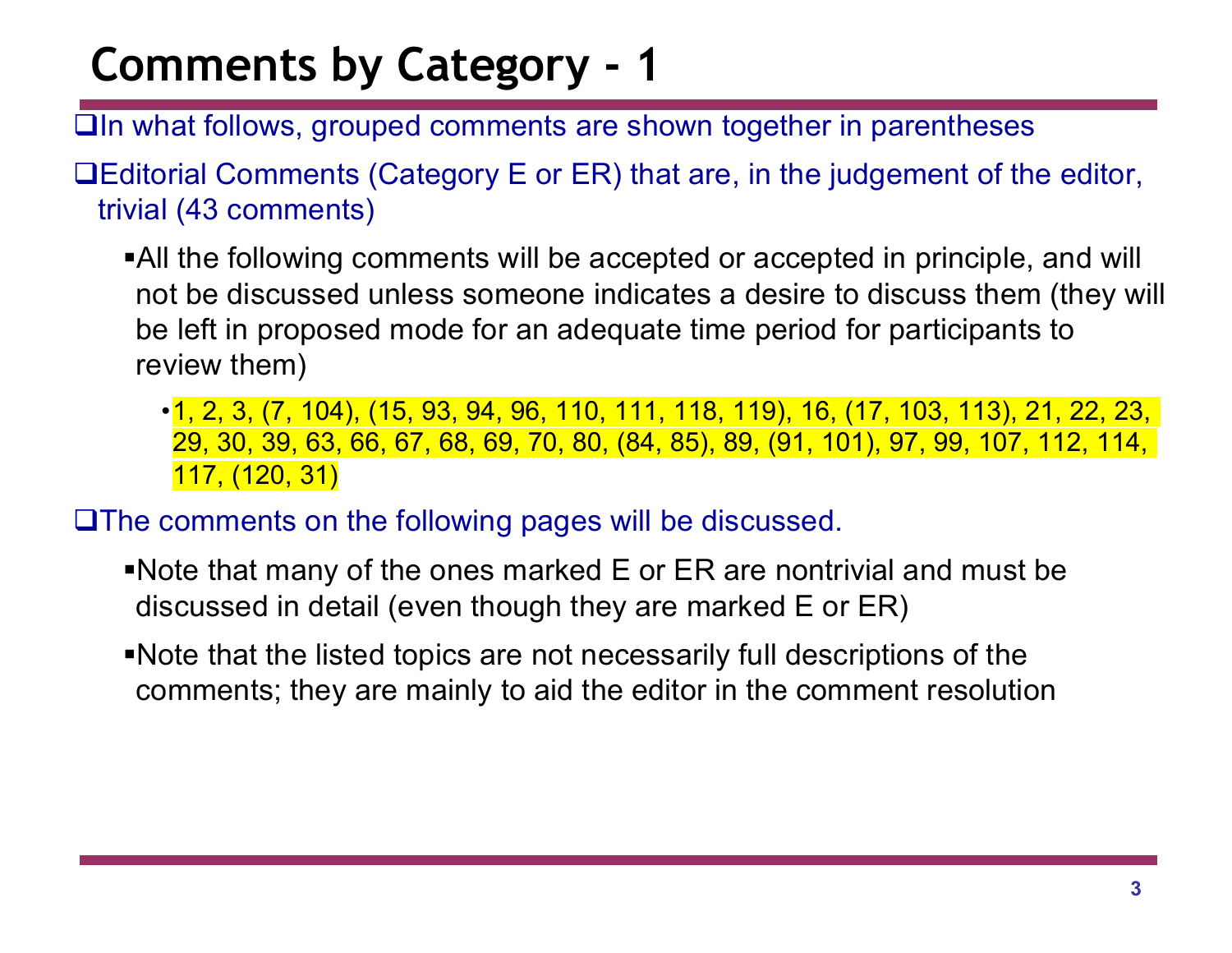**QComments to be discussed (78 comments):** 

- ■Definitions: (13, 14, 20)
- ■Maintenance items: 8, 9
- §Difference in computations for CMLDS and Instance-specific peer delay: (24, 83, 82, 86)
- ■rxSyncCountSlaveP: (4, 19, 25, 34, 6, 100, 115)
- ■offsetFromMaster threshold logic: (5, 108, 116)
- ■Different timescales for redundant times: (26, 58, 59)
- ■Can either domain be used if both are good: (51, 61)
- ■General description of HotStandbyInstance state machine: (33, 62)
- §Descriptions of SYNCED, SYNCED\_TIMEOUT, and NOT\_SYNCED in 17.3.1.1: (65, 121, 88, 18)
- ■Use of managed objects in state machines: (37, 102)
- ■Deletion of syncReceiptTimeoutSlaveP: (36, 10)
- ■New managed object gmPresent: 11
- ■Addition of assumptions for Hot Standby to 17.1: 12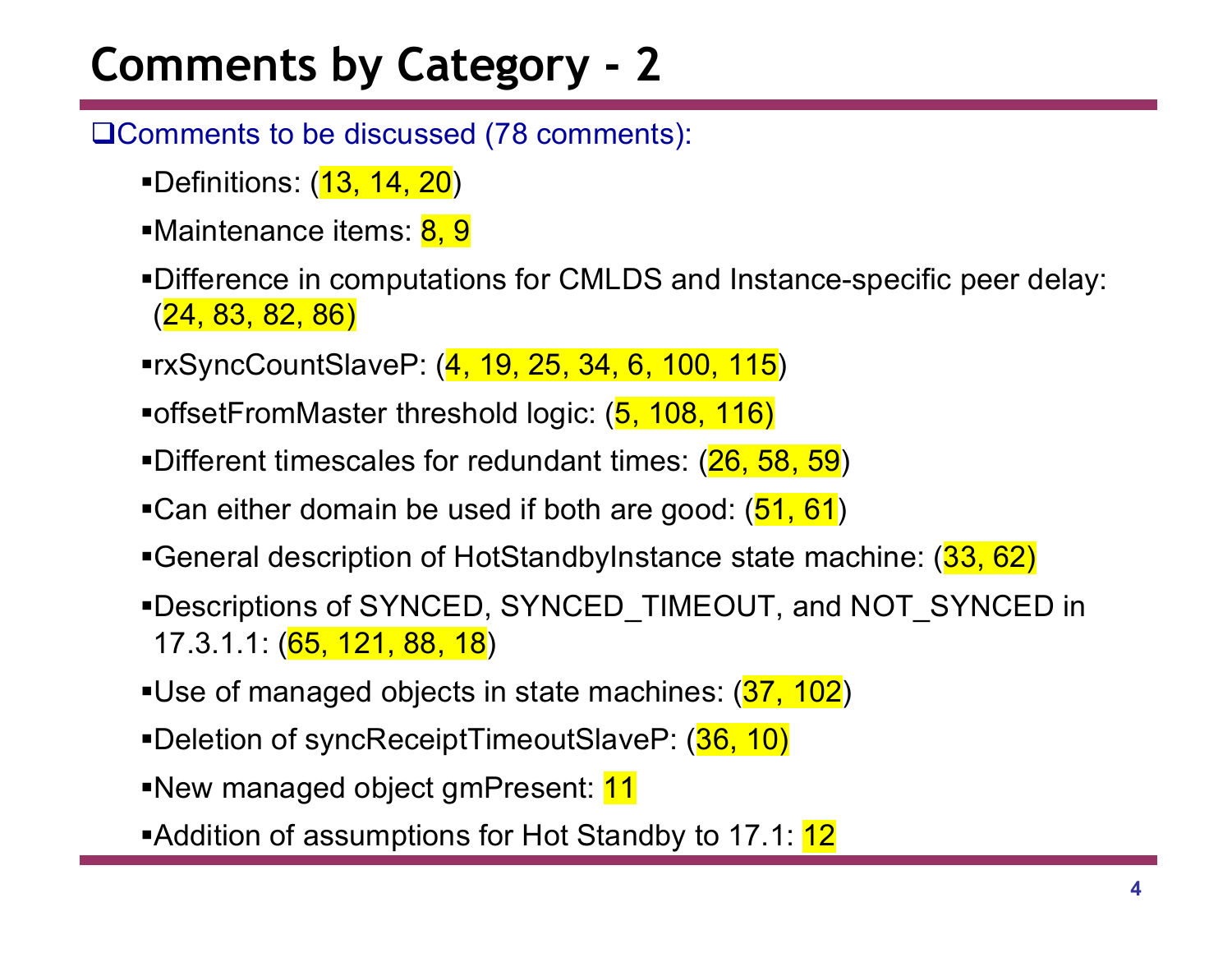**QComments to be discussed (Cont.):** 

- ■Indication that desiredState can also be PassivePort: 32
- ■Difference between currentLogSyncInterval and currentLogSyncIntervalP: 35
- ■Deletion of atLeastOneEnabledandCapable: 38
- ■Limitation to two domains<mark>: 52</mark>
- ■Overview description: 54, 55, 57, 60, 87
- ■HotStandbyInstance state machine description<mark>: 64</mark>
- •Indicating figure changes made in 802.1AS-2020/Cor1: 79
- •Description of the carrying of TLVs in a Signaling message: 81
- ■Changing name of term isSlaveCapable: **90**
- ■Referring to "respective applications" instead of "industrial automation applications": 92
- ■Add PICS item for Signaling message carrying gPTP Capable TLV: **95**
- ■Use of correct capitalization in rxPTPPacketDiscardCount: <mark>98</mark>
- ■Addition of missing members to hotStandbyDS table, should final entry be write-only: **109**